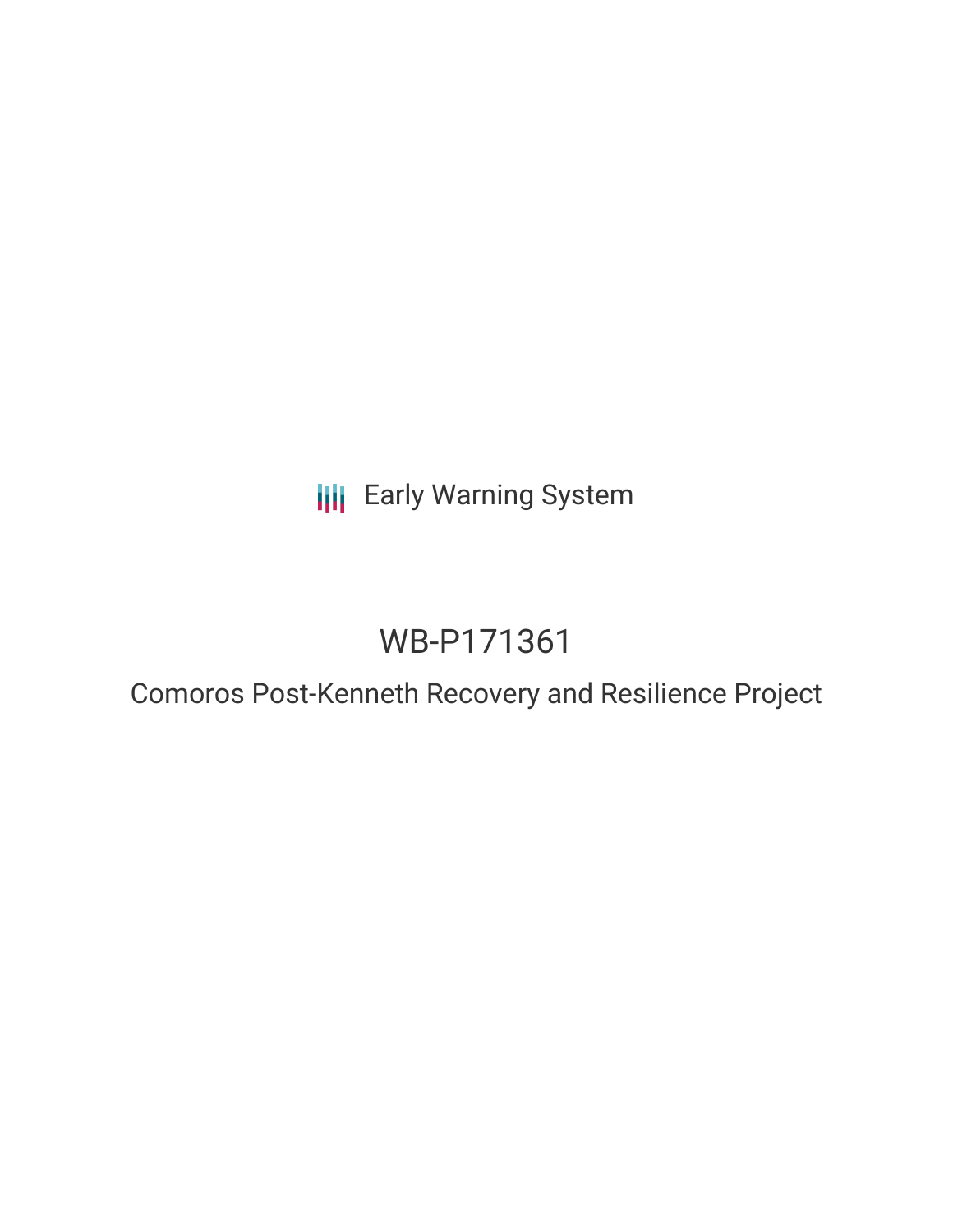

## **Quick Facts**

| <b>Countries</b>               | Comoros                                                                |
|--------------------------------|------------------------------------------------------------------------|
| <b>Financial Institutions</b>  | World Bank (WB)                                                        |
| <b>Status</b>                  | Approved                                                               |
| <b>Bank Risk Rating</b>        | A                                                                      |
| <b>Voting Date</b>             | 2019-12-18                                                             |
| <b>Borrower</b>                | Government of Comoros; Ministry of Finance, Budget and Banking Sector. |
| <b>Sectors</b>                 | Climate and Environment, Humanitarian Response, Technical Cooperation  |
| <b>Investment Type(s)</b>      | Grant, Loan                                                            |
| <b>Investment Amount (USD)</b> | $$45.00$ million                                                       |
| <b>Loan Amount (USD)</b>       | \$25,00 million                                                        |
| <b>Grant Amount (USD)</b>      | \$25,00 million                                                        |
| <b>Project Cost (USD)</b>      | $$45.00$ million                                                       |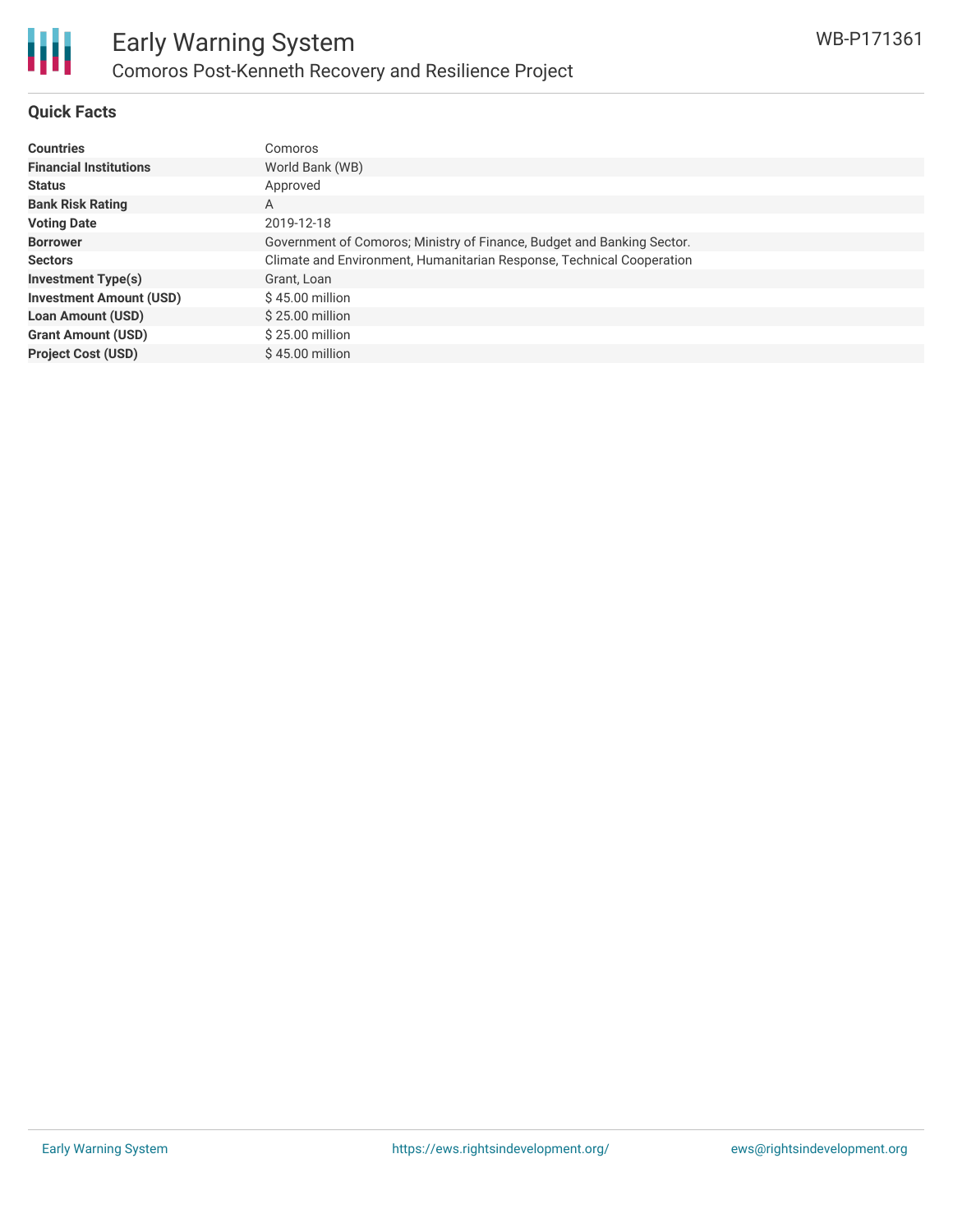# **Project Description**

According to bank documents, the Project Objective is to support recovery and increase disaster and climate resilience of select public and private infrastructure in the areas affected by cyclone Kenneth. The project has three components:

- 1. **Recovery and resilience in the housing sector.** This component aims to support the development and implementation of a national housing reconstruction program for the most vulnerable cyclone affected households by financing the reconstruction of 1,000 houses across the three islands. This includes: a transparent beneficiary selection and prioritization process; large training and dissemination programs promoting safe building standards and practices including resilient habitat construction techniques across the three islands, development of resilient housing typology designs, supply of construction materials, TA in construction, supervision, quality control ensured through an inspection/certification process at each stage, securing permits and land titles, and incentives for contributions from households (e.g. unskilled labor).
- 2. **Coastal resilience and infrastructure rehabilitation.** This subcomponent will finance resilient coastal defense works in areas affected by the cyclone. Various stretches of the coastline were eroded and washed away by the cyclone, putting at risk the local residents, their houses, and critical public infrastructure including hospitals and national roads. These include for instance Foumbouni in Grande Comore; Djoezi, Fomboni and Nioumachoua in Mohéli; and Pajé in Anjouan. These sites are highly populated, economically active and located along national roads which in some cases such as in Anjouan, are built against the mountains, leaving no room to be shifted inland.
- 3. **Integrated DRM and CERC.** This component aims to support the Government's response to the cyclone, financing expenditures incurred as

preparation and response to the cyclone. These could be supported by retroactive financing. This component also aims at strengthening the capacity of the Government to manage disasters through improving governance in disaster risk reduction, improving emergency preparedness capacity, improving understanding of hazards and risks. Finally, it includes a contingent emergency response subcomponent as well. The CERC is a zero-dollar subcomponent that can provide immediate response to an eligible crisis or emergency. It remains dormant until formal activation. Once activated, this component will allow redistribution of uncommitted and undisbursed funds from one of the project components to this subcomponent to finance emergency/recovery needs in case of an eligible crisis or emergency.

4. **Project management, risk management and monitoring and evaluation.** This component will support the implementation of all project activities. It will finance the establishment and capacity building of the Project Implementing Unit (PIU) within the implementing agency, covering project management, technical, fiduciary (procurement and financial management), E&S capacities. It will support consulting and nonconsulting service costs, training, operational costs, limited goods and small works, as well as resettlement planning and implementation, and community development initiatives. Project management, M&E entails inter alia preparation of project reports, including for project mid-term review and project completion, baseline studies, audits (financial and technical, environmental, social as needed). This Component will support tailored training and capacity building activities in order to strengthen the implementation of all components.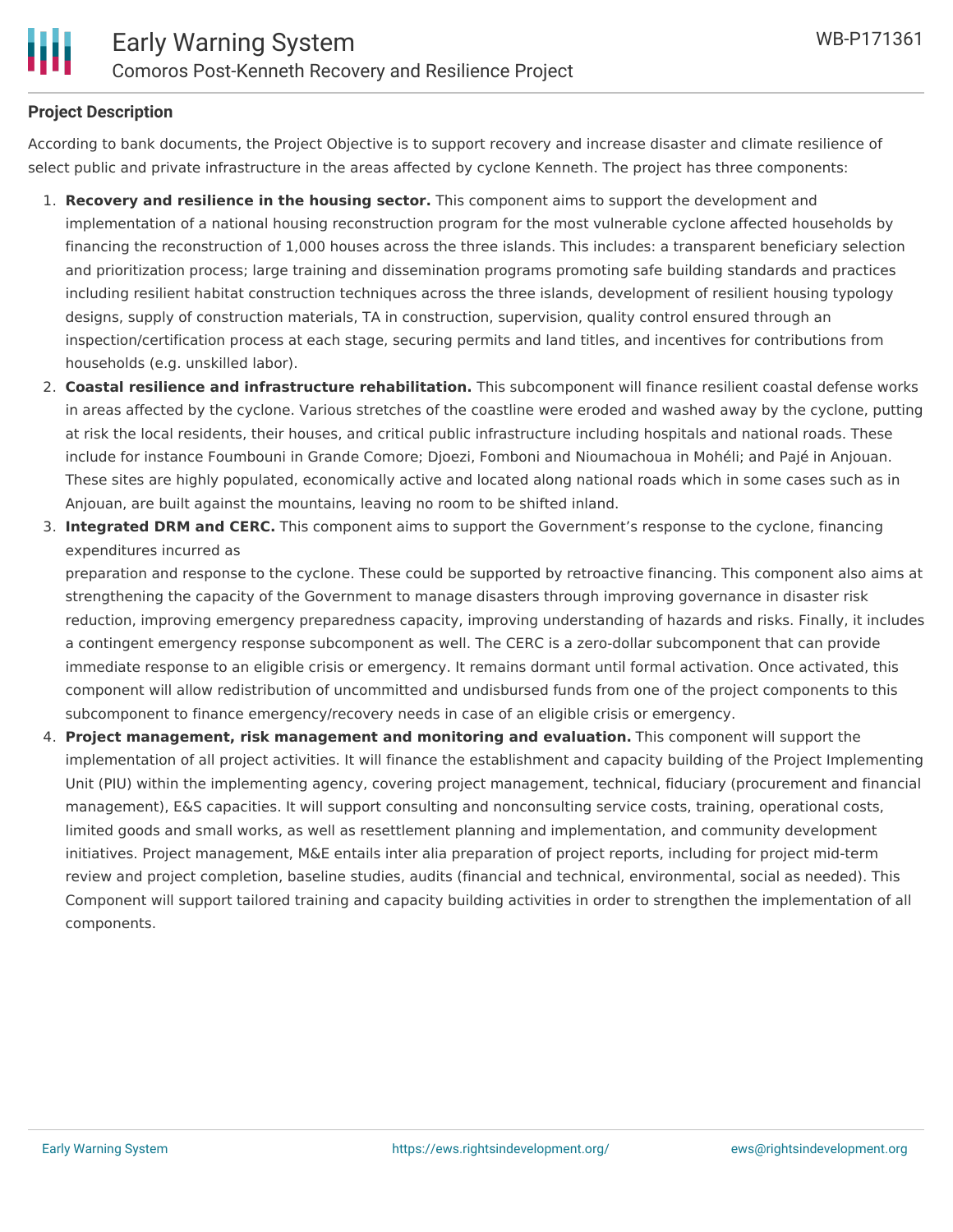

# **Investment Description**

World Bank (WB)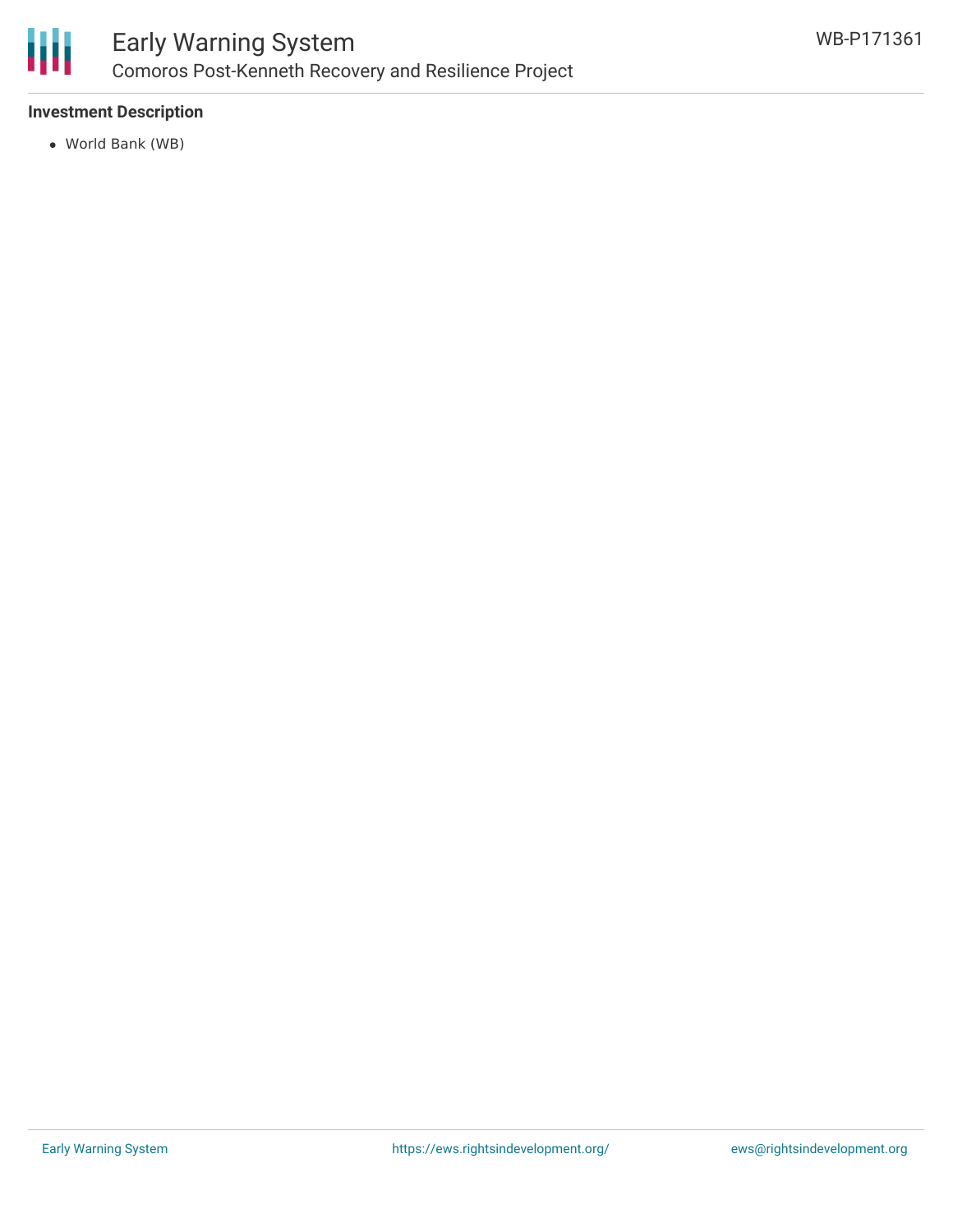

## **Contact Information**

**World Bank:** Van Anh Vu Hong Senior Urban Development Specialist

#### **Borrower:**

Ministry of Finance, Budget and Banking Sector. Said Ali Said Chayhane Minister

#### **Implementing Agencies:**

Directorate General for Civil Security (DGSC) Mohammed Omar Ben Cheikh Deputy Director General [bencheikh58@yahoo.fr](mailto:bencheikh58@yahoo.fr)

Ministry of Land-Use and Urban Planning, in charge of Land issues and Land Transport Dani Bakar Director of the Directorate General of Equipment and Land Us [danibacar@yahoo.fr](mailto:danibacar@yahoo.fr)

### **ACCOUNTABILITY MECHANISM OF WORLD BANK**

The World Bank Inspection Panel is the independent complaint mechanism and fact-finding body for people who believe they are likely to be, or have been, adversely affected by a World Bank-financed project. If you submit a complaint to the Inspection Panel, they may investigate to assess whether the World Bank is following its own policies and procedures for preventing harm to people or the environment. You can contact the Inspection Panel or submit a complaint by emailing ipanel@worldbank.org. You can learn more about the Inspection Panel and how to file a complaint at: <http://ewebapps.worldbank.org/apps/ip/Pages/Home.aspx>